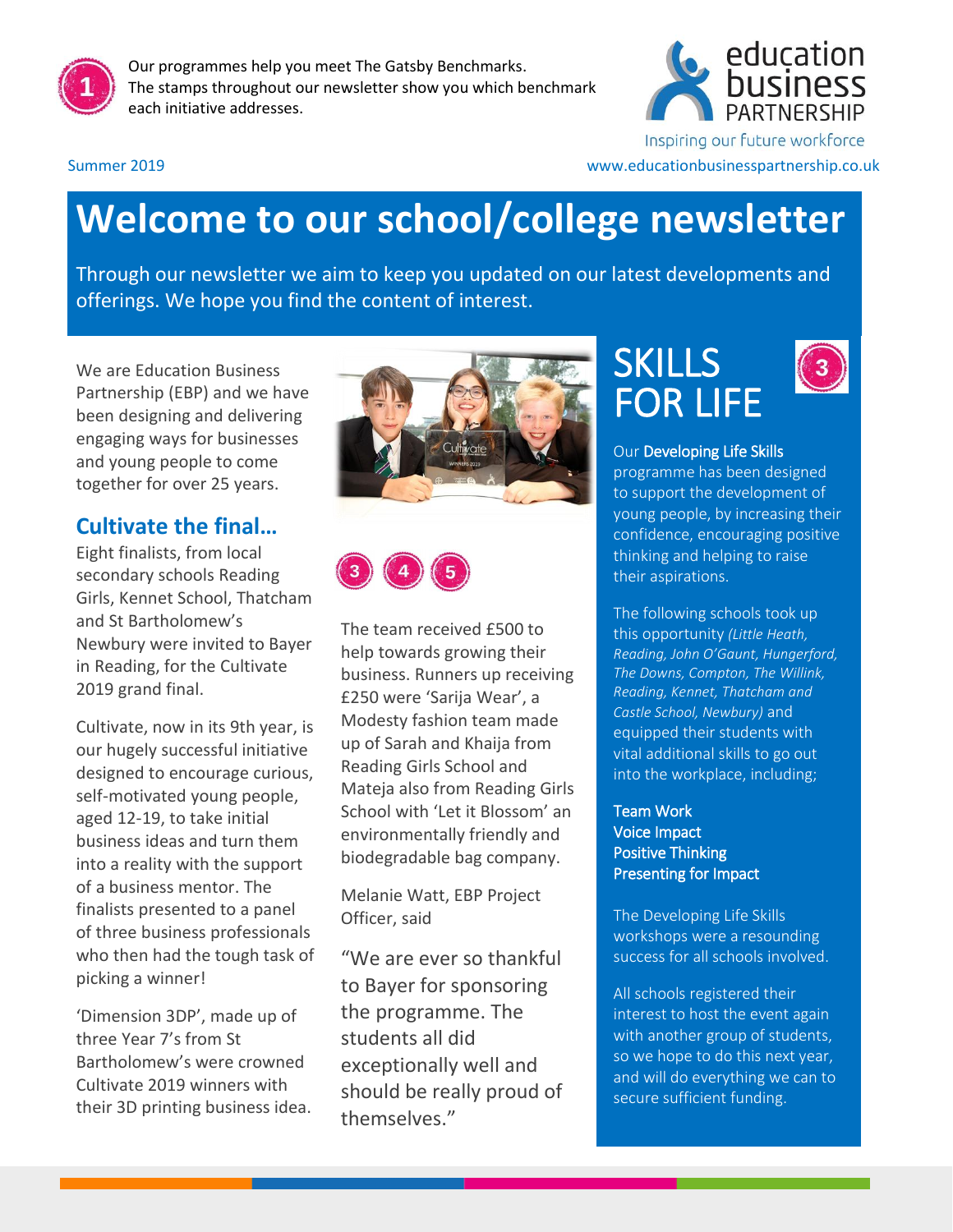## **Primary School Splash!**

**Our primary school workshops give young people an early introduction into the world of work with insightful experiences and activities to inspire and motivate them on areas such as, STEM subjects and the importance of money management.**

### Primary Science Challenge



Pupils from eight local primary schools demonstrated their Science skills at our Primary School Science Challenge Final, a project designed to get young people interested in and motivated by the exciting world of science.

Prior to the final, AWE who sponsor the programme, visited eight West Berkshire primary schools, where their graduate Scientists worked with pupils to demonstrate science in action. They ran a variety of science experiments including: creating rainbows in jars, paper helicopters, water candles and looking at light refraction. Pupils were then invited to develop their own experiments to show a scientific idea or solve a scientific problem.

At the Grand Final, teams from each school presented their own experiments to a panel of AWE judges who scruitinised the experiments and the science behind them. The overall winning team was **Brimpton CofE Primary School with their Fireworks in a jar experiment.**

### Encouraging youngsters to save with JNBS!



Junior Newbury Building Society (JNBS) is a chance for youngsters to start saving on a weekly basis at school!

JNBS is one of our extremely successful programmes run in partnership with Newbury Building Society,

where branches are currently opened in primary schools throughout West Berkshire and South Oxfordshire.

Year 6 cashiers are trained to run their branch regularly and encourage and help the younger children to save their money where it is then transferred to their own savings accounts.

We have recently been interviewing Year 5 applicants who wish to be the next cashiers, giving children the experience of filling in application forms and having interviews. Successful candidates get to take part in a training day in September at their local Newbury Building Society branch, where they learn all about becoming a cashier and working in a building society, ready to set-up their branches in school!

## Financial Awareness…

In partnership with Sovereign Housing Association, we have recently run Financial Awareness workshops with 119 Year 6 students from Thatcham Park School and Caldecott and Thameside in Abingdon.

Having successfully run Financial Awareness workshops for secondary school students, for many years, we recognise that the impact it has on students will also benefit those of a younger age.

Supported by business volunteers the workshops helped students understand the true cost of living in a fun and engaging way.

One student said, "Amazing, I have learnt a lot, and this could help with my life in the future"

Another added, "I was shocked about everything my parents have to go through!"

**Find out about our primary Job Safaris on the next page…**

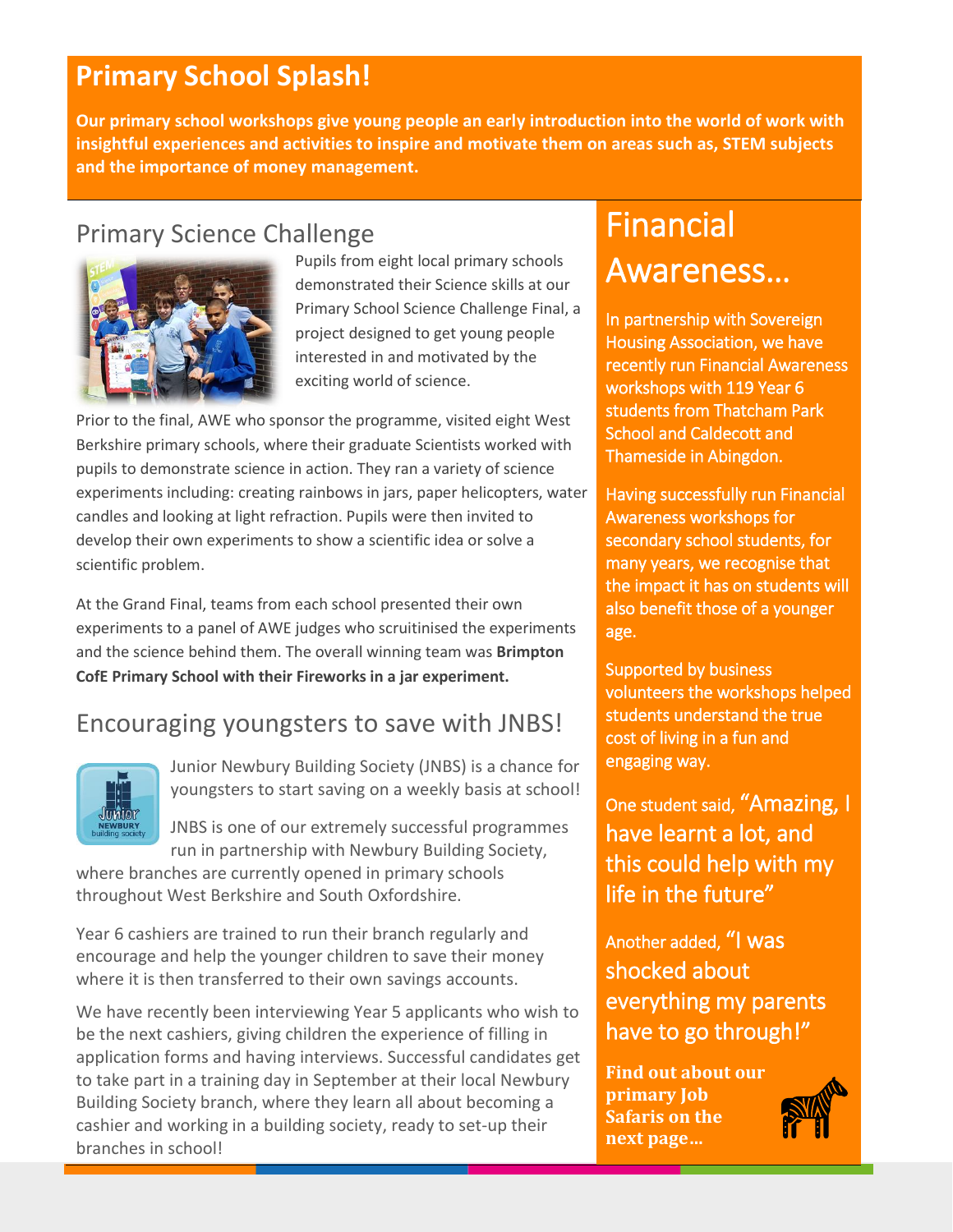### **Job Safari…**

Year 6 students from local primary schools Thatcham Park and Thameside in Abingdon had a wonderful time at our recent Job Safaris.

We were joined by a variety of different

businesses and children were able to visit each station and learn about the sector, gain an understanding of how employees got to where they are and more about different job roles.

Children left the workshops enthused about potential career opportunities and ambitious in their future educational aspirations.

### **Girls in Hi-Tech**



Our impactful programme designed to inspire and motivate female Year 8 students to consider careers within Science, Technology, Engineering and Maths (STEM).

We worked with *The Dorcan Academy, Swindon. John O'Gaunt School,* 

*Hungerford. Royal Wootton Bassett Academy, Denefield Academy, Reading. Little Heath School, Tilehurst and the Downs School, Compton.*

The analysis of the evaluation data from the students clearly shows the beneficial impact.

- All of the girls involved said that they had been motivated and inspired by the challenges
- 94% of the girls said that they would enjoy doing these kinds of jobs

The format for this event means that it is an **effective way for students to engage directly with hi-tech sector business people.**

*"There are so many job options available for just one company and you don't need to be the most technical person or be the best with computers" student feedback*

# **Spotlights!**

**Did you know…this term we've put 48 businesses under the Spotlight at 10 secondary schools/colleges, across the Thames Valley and Wiltshire, reaching an amazing total of 1,150 young people!**





The workshops were targeted at those students who are either undecided about their career, future, have low career aspirations or need motivation to maintain or increase their focus on their studies.

The Spotlights have been very successful, and we now have schools on a waiting list to do more! Schools find them very valuable in helping them achieve their Gatsby Benchmark targets with students gaining a lot from working with local employers. Students also get the opportunity to find out more about higher education and further education options.

In partnership with

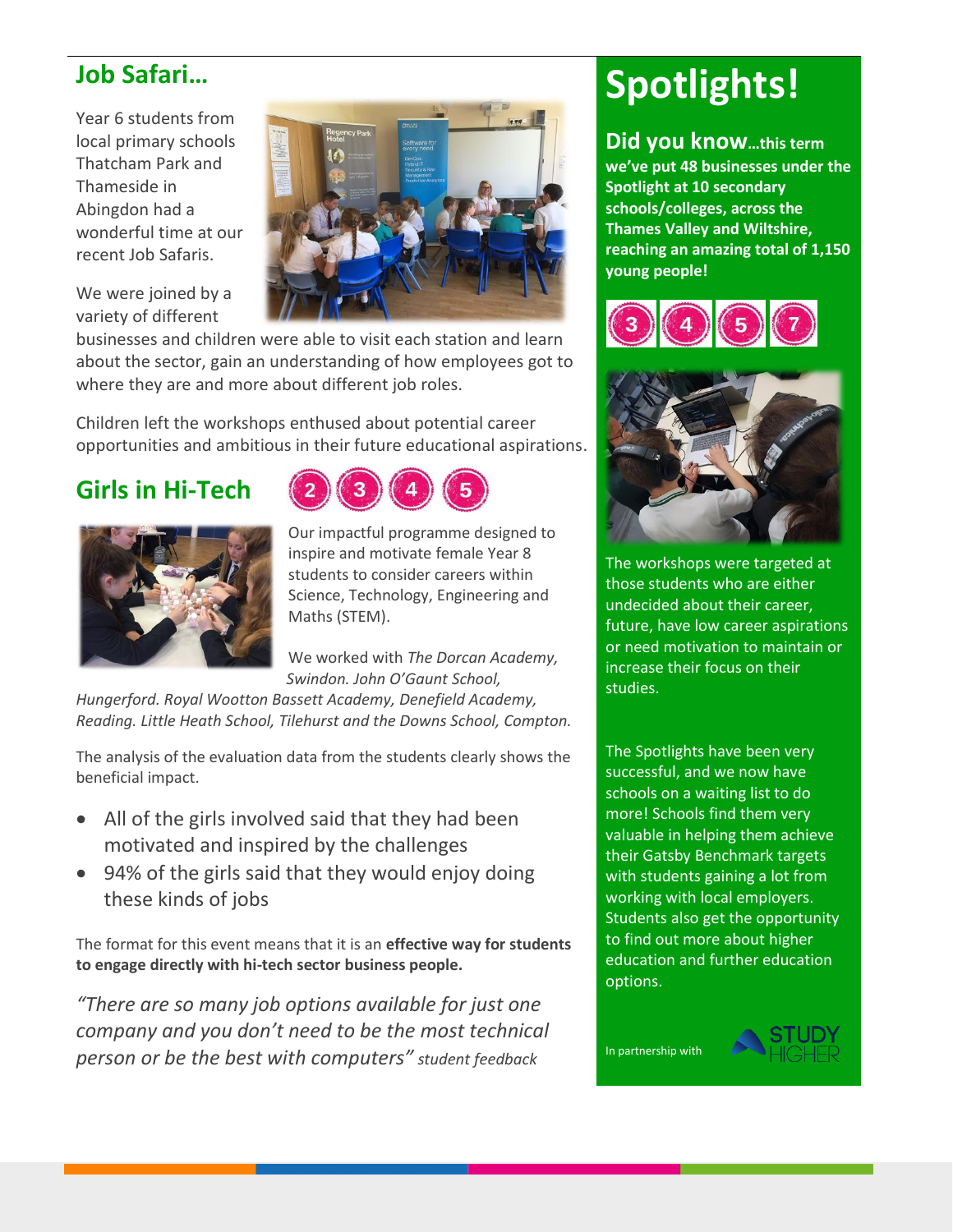"We have had some very positive feedback from the pupils and it is clear that, as a result of EBP, they have a greater understanding of options that are open to them, once completing their A-Level studies."

Careers Lead at Lydiard Park Academy feedback in a recent Spotlight event

## **Bohunt's Spotlight on Careers Special! Spotlight on Careers**

We recently worked with Bohunt School to give 180 Year 9 students amazing Spotlight on Careers experiences.

Over two days, young people got the opportunity to spend time with three businesses:

- Archibald Shaw, where they learnt about engineering and built their own bridges.
- BIMM, where they learnt about technology and used software to create their own music.
- Waitrose, where they investigated retail and what the future holds for an ever-changing industry.

Students were able to gain valuable insight into how STEM is used in each of the organisations, with hands on tasks and learning about the career paths within the different sectors.



**"Enlightening and interesting, this has given me more options to think about" student feedback**

#### **Work place visits**

In addition, twelve lucky Year 9 students were given the unique opportunity of visiting a workplace to gain experience of the working world. Students visited Reading Buses (mechanics), The Dogs Trust (animal care) and Nirvana Spa (Hospitality, Health and Beauty). On each visit they received a tour and talked to the staff about career opportunities and the skills and qualities required to work in each sector.

## **AWE Spotlight** 3457

In July, AWE graduates took to Park House, Newbury and Little Heath, Reading, where they were joined by students from Denefied, Reading and Mary Hare, Newbury, to showcase careers and pathways in STEM.

The opportunity, open to Year 12 students, gave them hands on challenges to carry out to explore STEM.

The graduates were able to educate the students about STEM degrees, apprenticeships and career pathways, including:

**Engineering (civil, mechanical, medical, chemical, electrical and aeronautical) Physics Astronomy Chemistry Biochemistry Biology Maths Computer Science** 

The event was a great way to engage in STEM and ask recent graduates about their experiences

**"Very helpful and informative, gave me a clearer pathway into STEM"** Student